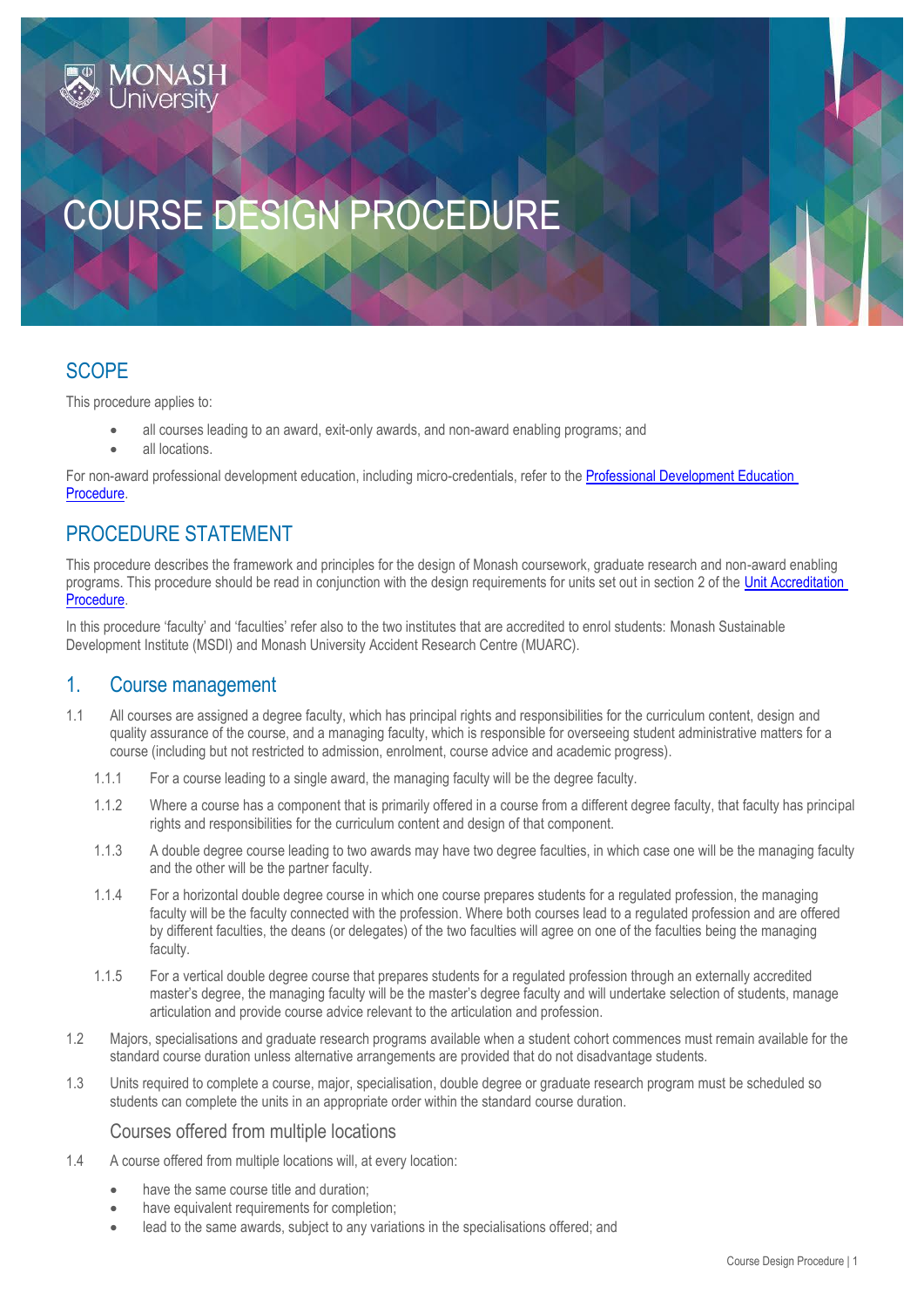- have equivalent minimum course entry requirements and prerequisites.
- 1.5 Key teaching staff associated with a course at each location will have collaborative input into the design of the curriculum and teaching materials of courses and units delivered at that location.
- 1.6 Course variations across locations must be clearly described in the curriculum management system and overseen by the course management group (for coursework) (see [Course Accreditation Procedure](https://publicpolicydms.monash.edu/Monash/documents/1935764) section 3.4) or the Monash Graduate Research Office (MGRO) (for graduate research). A course offered at multiple locations may vary in:
	- the range of majors, minors, specialisations, electives or graduate research programs offered;
	- the sequencing of units;
	- when units are offered; and
	- the mode of delivery.

#### Collaborative course arrangements with third parties

- 1.7 Collaborative courses that lead to a Monash award are subject to equivalent standards and quality assurance processes as Monash's other courses.
- 1.8 Monash retains academic control of its courses offered through collaborative arrangements, exercised through selection and admission of students, granting of credit, and teaching and assessment of units.
- 1.9 Monash must nominate a Monash staff member as the course director for collaborative courses.
- 1.10 Where Monash offers a coursework course as part of a dual award (double degree) course in a collaborative arrangement with another institution, the course must be designed so that at least half of the required credit points of the course are Monash units.

### 2. Course design requirements

- 2.1 Course design must consider the range of expertise, resources and learning experiences available in Monash's global network of campuses/locations.
- 2.2 Course learning outcomes encompass specific and generic knowledge and skills, and their application, in relation to:
	- the discipline of study;
	- employment, further study and, where relevant, registration for professional practice; and
	- independent and critical thinking suitable for lifelong learning.
	- 2.2.1 Exit-only awards must have documented course learning outcomes and course requirements, which are mapped as set out in section 2.3.
	- 2.2.2 For nested courses and exit-only awards, the course learning outcomes must be consistent across the related courses.
- 2.3 Course learning outcomes must:
	- be mapped against the Monash graduate attributes and the criteria of the relevant level of the Australian Qualifications Framework (AQF) and, where relevant, the national qualifications frameworks of other countries where the course is offered; and
	- be comparable to outcomes in similar courses offered by appropriate Australian and international institutions.
- 2.4 A course's course-level learning outcomes, credit point value and admission requirements must be the same for all students in the course regardless of their major, specialisation, location or mode. Majors and specialisations may have additional learning outcomes.
- 2.5 A course that offers specialisations may offer different awards corresponding to the specialisation completed (see 2.13.2 and 2.19.2 below), except for courses offered in Malaysia, where a course can only offer one award with the same title as the course.
- 2.6 A course can only have prerequisite Year 12 subjects for admission where they provide knowledge necessary to successfully undertake the course. Course prerequisites are recorded in the curriculum management system.
- 2.7 In addition to units and research components (thesis or other work), a course may have compulsory requirements that must be published in the Handbook. Compulsory requirements can be used in the following circumstances:
	- a requirement for achieving the course learning outcomes that cannot be achieved in the units of the course (e.g. practical work component);
	- a prerequisite for enrolment in a unit or practical work or research component (e.g. security check, inherent requirements, inductions);
	- a requirement for progressing to the next stage of the course or for course completion (e.g. minimum weighted average mark);
	- a requirement for the external professional accreditation of the course (e.g. provisional registration with a professional association).
- 2.8 The maximum course duration is twice the full-time study course duration plus two years, except as follows.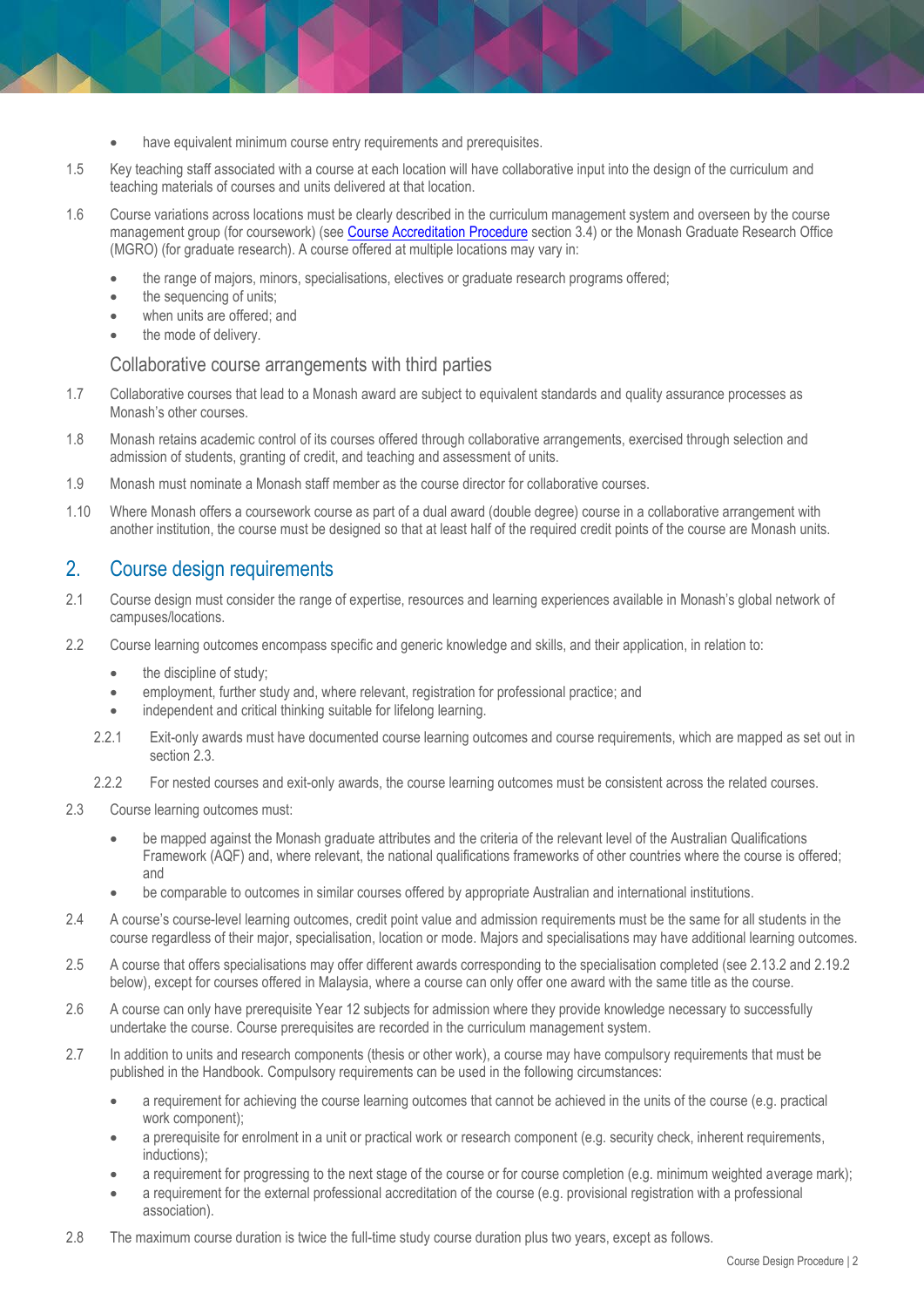- 2.8.1 The maximum duration of a one-year honours course is two years.
- 2.8.2 A faculty may determine a shorter maximum course duration. If it is less than twice the full-time study course duration, the faculty must submit an educational case to the University Education Committee for approval.
- 2.8.3 The maximum duration for graduate research courses is set out in Part 5 of the [Monash University \(Academic Board\)](https://www.monash.edu/legal/legislation/current)  [Regulations.](https://www.monash.edu/legal/legislation/current)

#### Undergraduate certificates

- 2.9 **Undergraduate certificate** courses provide knowledge and skills to equip for further study and prepare for professional practice.
	- 2.9.1 The course consists of 24 credit points of units from levels 1, 2 and 3, and must meet the AQF criteria for undergraduate certificates (or international equivalent where applicable).
	- 2.9.2 The course is designed to provide credit for 24 credit points in nominated undergraduate courses.

#### Diplomas

- 2.10 **Pathway diploma** courses provide a pathway to nominated bachelor's courses and;
	- 2.10.1 require completion of at least 48 credit points, typically at unit level 1, and must meet AQF level 5 criteria (and international equivalent were applicable); and
	- 2.10.2 must specify the conditions for progression to the nominated bachelor's courses. Typically, students must complete the course within the standard duration to progress to the bachelor's course.
- 2.11 **Complementary study diploma** courses provide complementary study to students enrolled in a bachelor's or bachelor's honours course and:
	- 2.11.1 require completion of at least 48 credit points of focused study at unit levels 1, 2 and 3 in addition to the required total credit points of the complementary bachelor's or bachelor's honours course; and
	- 2.11.2 must demonstrate progression and/or concentration of learning and exceed AQF level 5 criteria (and international equivalent where applicable).

#### Bachelor's degrees

- 2.12 **Comprehensive bachelor's degree** courses provide depth and breadth with flexibility for students to design their own study program within the course parameters.
	- 2.12.1 The course typically consists of 144 credit points and must meet AQF level 7 criteria (and international equivalent where applicable).
	- 2.12.2 The course comprises three parts of 48 credit points each:
		- Part 1: course-specified study that all students must complete, which may include core units, specified electives or course sequences;
		- − Part 2: course-listed major; and
		- Part 3: free elective study, which students may use to complete an extended major, a second major, a minor or electives, taken from across Monash subject to prerequisites and enrolment restrictions.
	- 2.12.3 To fulfil the course requirements students must complete:
		- no more than 60 credit points at unit level 1; and
		- at least 24 credit points at unit level 3 and the course design must enable students to meet this requirement from parts 1 and 2. Students may be allowed to count units from part 3 towards this requirement provided those units are from the degree faculty.
	- 2.12.4 A major comprises 48 credit points in an area of study, with no more than 12 credit points at unit level 1 and at least 18 credit points at unit level 3. An extended major comprises 72 credit points in an area of study, with no more than 24 credit points at unit level 1 and at least 24 credit points at unit level 3.
	- 2.12.5 A minor comprises 24 credit points in an area of study, with no more than 12 credit points at unit level 1 and some progression of learning through units from at least two unit levels. A minor with no corresponding major in the area of study is a stand-alone minor. A stand-alone minor may be accredited as an independent academic item without being attached to a course.
	- 2.12.6 The title of a major, minor or extended major must be unique, except where it is a subset of the corresponding major or extended major, and must be used consistently irrespective of the course in which it is taken. A major, minor or extended major that has different unit requirements to another major, minor or extended major must not use the same title.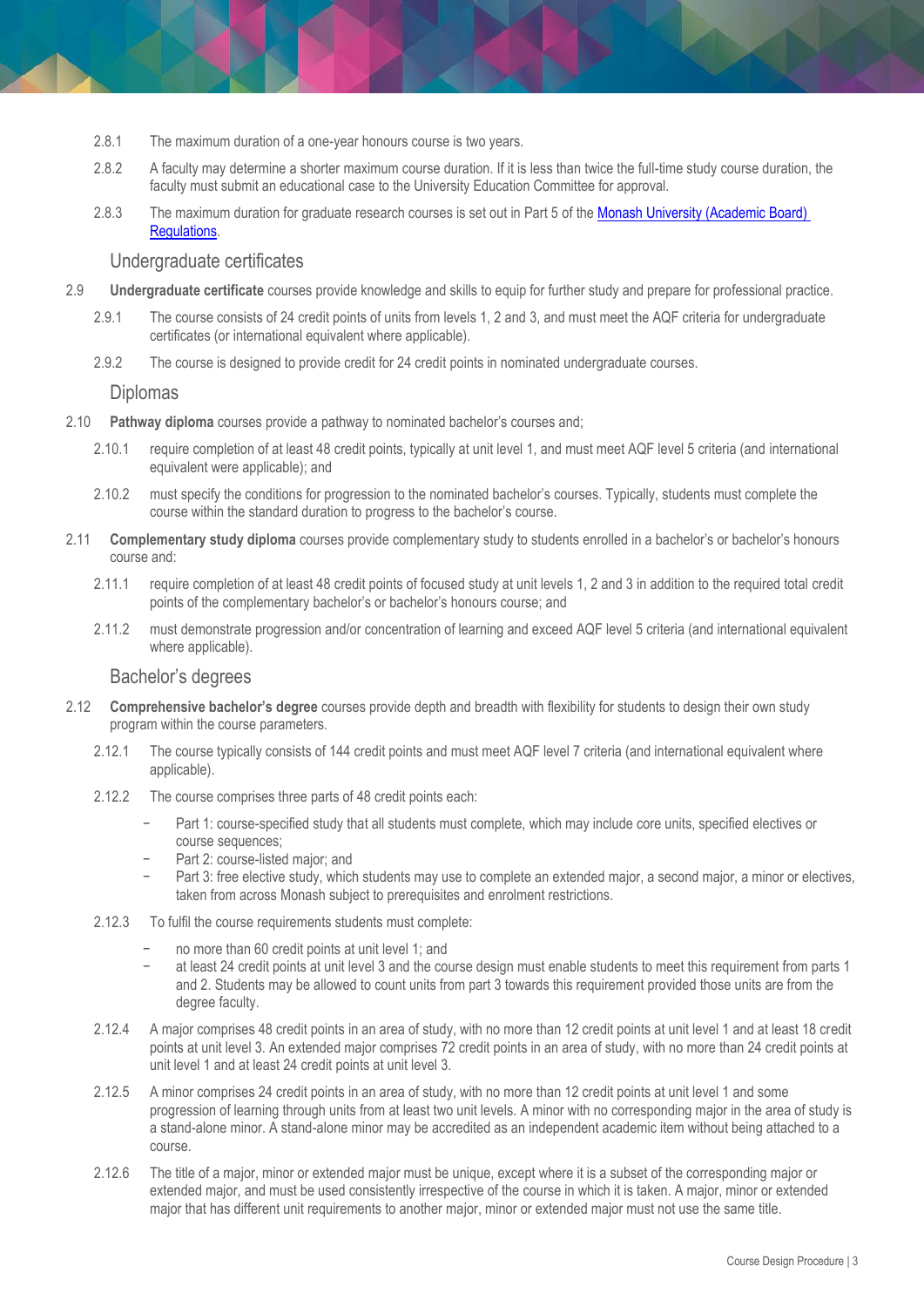- 2.12.7 No more than 12 credit points can be credited towards two majors, or a major and a minor, within a course (including a double degree course). The same credit points cannot be credited towards more than one minor. Exceptions can be approved by the dean (or delegate) of the managing faculty.
- 2.13 **Specialist bachelor's degree** courses progressively develop knowledge, concepts and skills, and integrate practice in a specialist field or profession.
	- 2.13.1 The course requires a volume of learning of at least 144 credit points to less than 192 credit points and must meet AQF level 7 criteria (and international equivalent where applicable). (For courses of 192 credit points or more, refer to section 2.16.)
	- 2.13.2 The course may offer multiple specialisations. Each specialisation may lead to a unique specialist award. A specialisation integrates practice requirements that could include:
		- professional placement or internship;
		- − research project;
		- acquittal of accreditation requirements;
		- performance/external examination;
		- capstone experience.
	- 2.13.3 Specialisations comprise at least 72 credit points and must differ from any other specialisation by at least 36 credit points in required units.
	- 2.13.4 To fulfil the course requirements students must complete:
		- no more than 60 credit points at unit level 1; and
		- at least 24 credit points at unit level 3 or higher from units that are not free electives.
	- 2.13.5 Majors are not offered within specialist courses. Students may use available electives to study majors or minors from across the University.
	- 2.13.6 No more than 12 credit points can be credited towards both a specialisation and a major or minor within a course (including a double degree course). The same credit points cannot be credited towards more than one minor. Exceptions can be approved by the dean (or delegate) of the managing faculty.

#### Bachelor's honours degrees

- 2.14 **One-year bachelor's honours degree** courses follow a three-year undergraduate degree and develop the knowledge and skills to plan and execute a research project of at least 12 credit points with some independence. The research project must be assessed for an individual student.
	- 2.14.1 A one-year honours course comprises at least 48 credit points and must meet AQF level 8 criteria (and international equivalent where applicable).
	- 2.14.2 The course may include a maximum of 12 credit points at unit level 3, with the remaining units at higher levels.
- 2.15 **Specialist bachelor's honours degree** courses develop advanced knowledge and skills for professional or highly skilled work and/or further learning and research, and the skills to plan and execute project work and/or a piece of research or scholarship with some independence.
	- 2.15.1 The design requirements for specialist bachelor's courses in 2.13 apply to specialist bachelor's honours courses.
	- 2.15.2 The course requires a volume of learning of at least 192 credit points and must include:
		- at least 48 credit points that demonstrate achievement of AQF level 8 outcomes (and international equivalent where applicable); and
			- − at least 24 credit points at each of unit levels 3 and 4 from units required for the course and/or specialisation.
	- 2.15.3 If the course provides preparation for entry to a graduate research degree, it must include a research component of at least 12 credit points at unit level 4 or higher that is assessed for an individual student.
- 2.16 **Bachelor's advanced honours degree** courses:
	- develop advanced knowledge and skills for professional or highly skilled work and/or further learning and research, and the skills to plan and execute project work and/or a piece of research or scholarship with some independence; and
	- are AQF level 8 companion courses available on admission to a strategic set of AQF level 7 bachelor's degree courses for high-achieving students with an ATAR of at least 90 and typically at least 5 ATAR points higher than the AQF level 7 course ATAR.
	- 2.16.1 The design requirements for the relevant bachelor's course in 2.12 (comprehensive) or 2.13 (specialist) apply to bachelor's advanced honours courses, except that the three-part structure of the comprehensive bachelor's course may be varied by adding a fourth part or reducing the free electives to achieve additional course outcomes.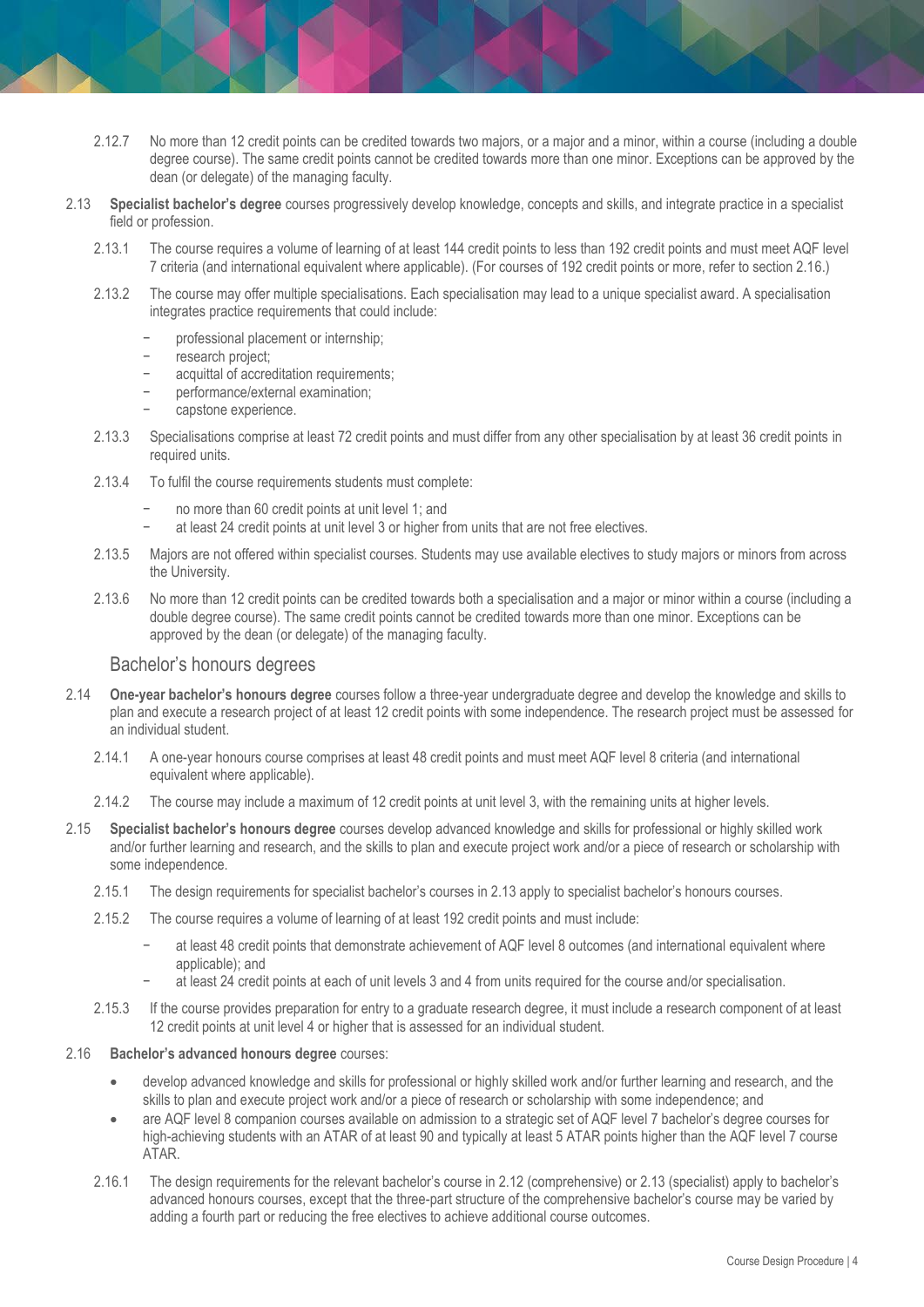- 2.16.2 The course requires a volume of learning of at least 192 credit points and must include:
	- at least 48 credit points that demonstrate achievement of AQF level 8 outcomes;
	- at least 36 credit points at unit level 4 or higher; and
	- − at least 24 credit points at each of unit levels 3 and 4 or higher from units required for the course and/or major/specialisation.
- 2.16.3 If the course provides preparation for entry to a graduate research degree, it must include a research component of at least 12 credit points at unit level 4 or higher that is assessed for an individual student.

#### Graduate certificates and graduate diplomas

- 2.17 **Graduate certificate** and **graduate diploma** courses provide focused development of knowledge and skills to advance in an area of expertise or build a foundation in a new discipline.
	- 2.17.1 Graduate certificates and graduate diplomas must meet AQF level 8 criteria (and international equivalent where applicable).
	- 2.17.2 Graduate certificates comprise at least 24 credit points of which at least 18 credit points are at unit level 4 or higher.
	- 2.17.3 Graduate diplomas comprise at least 48 credit points of which at least 36 credit points are at unit level 4 or higher.
	- 2.17.4 Graduate certificates and graduate diplomas can be nested with a cognate master's degree course or can be stand-alone courses, whether or not there is a cognate master's degree course.
	- 2.17.5 If the course provides preparation for entry to a graduate research degree, it must include a research component of at least 12 credit points at unit level 4 or higher that is assessed for an individual student.

#### Postgraduate certificates and postgraduate diplomas

- 2.18 **Postgraduate certificates** and **postgraduate diplomas** will only be accredited for offering in countries where these awards comply with that country's regulatory requirements.
	- 2.18.1 The learning outcomes of a postgraduate certificate or postgraduate diploma must be comparable with at least AQF level 8 criteria (and international equivalent where applicable).
	- 2.18.2 The design requirements for graduate certificates and graduate diplomas in section 2.17 apply to postgraduate certificates and postgraduate diplomas respectively.

#### Master's degrees

- 2.19 **Coursework master's degree** courses provide focused and purposeful study leading to depth of expertise to either:
	- practise in a regulated profession (professional-entry master's); or
	- advance scholarly knowledge or extend professional expertise (expert master's).
	- 2.19.1 The course leads to an AQF level 9 award (and international equivalent where applicable) of either:
		- − a master's degree (coursework) with a volume of learning of 48, 72 or 96 credit points, depending on a student's prior learning (see section 2.19.4 below); or
		- a master's degree (extended) with a volume of learning of 144 to 192 credit points.
	- 2.19.2 The course may offer multiple specialisations. Each specialisation may lead to a unique specialist award.
	- 2.19.3 The course comprises three volumes:
	- 2.19.3.1 Volume 1: Advanced preparatory study, which:
		- − comprises 24 to 48 credit points with a maximum of one-quarter of the credit points for the course at unit levels 2 and 3 and the remaining at higher levels;
		- develops relevant cognate knowledge at advanced undergraduate or graduate level and is required for students from a non-cognate field;
		- − is not required in the course design if the admission requirement is a bachelor's degree in a cognate field.
	- 2.19.3.2 Volume 2: Master's core study, which:
		- comprises at least 48 credit points at unit level 5;
		- may comprise specified and/or elective units.
	- 2.19.3.3 Volume 3: Application study, which
		- comprises up to 24 credit points at unit level 4 or higher;
		- may include a research project; internship, industry experience or placement; performance or production; professional practice; scholarly or professional inquiry; or elective or specialist master's units
		- may be integrated with volume 2;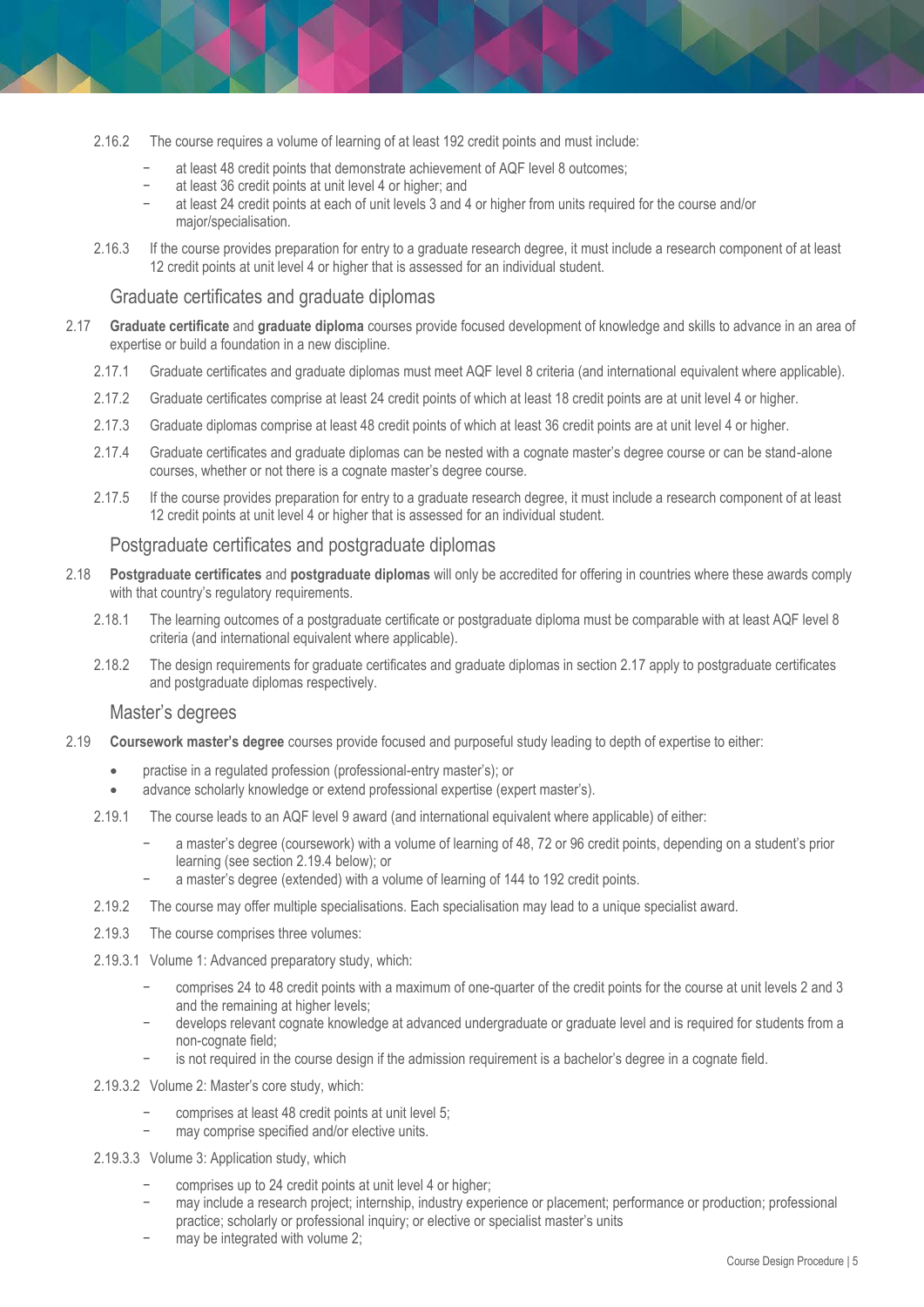- may occur in zero credit point units, for example for professional placements.
- 2.19.4 The course may offer up to three entry points based on block credit available for volumes 1 and 3 under the following conditions:
	- a cognate bachelor's degree replaces the requirement for volume 1;
	- a cognate bachelor's honours degree replaces the requirement for volumes 1 and 3;
	- a non-cognate bachelor's honours degree replaces the requirement for volume 1 or 3 or a blend of the two comprising 24 credit points;
	- − recognition for prior learning awarded for relevant professional experience may replace the requirement for volume 1 or 3 or a blend of the two to a maximum of 24 credit points.
- 2.19.5 If the course provides preparation for entry to a graduate research degree, it must include a research component of at least 12 credit points at unit level 4 or higher that is assessed for an individual student.
- 2.20 **Research master's degree** courses provide focused and purposeful study leading to depth of expertise to undertake a substantial piece of research.
	- 2.20.1 The course leads to an AQF level 9 award of a master's degree (research) (and international equivalent where applicable).
	- 2.20.2 The duration of a graduate research master's course is no less than 12 months and no more 24 months of full-time enrolment (or part-time equivalent), including any periods of prior candidature.
	- 2.20.3 A graduate research master's course must comprise at least two-thirds research and lead to a thesis or other research output examined in accordance wit[h Monash Regulations, policies and processes.](https://www.monash.edu/policy-bank/policies-and-procedures/academic/graduate-education)

#### Doctoral degrees

- 2.21 **Doctoral degree** courses provide a supervised program of research leading to a significant and original contribution to knowledge, demonstrating the capacity to carry out independent research.
	- 2.21.1 The course leads to an AQF level 10 award of a doctoral degree (and international equivalent where applicable).
	- 2.21.2 The duration of a doctoral degree course is no less than 36 months and no more than 48 months of full-time enrolment (or part-time equivalent), including any periods of prior candidature, unless otherwise approved under Monash University (Academic Board) Regulations.
	- 2.21.3 The course requires an advanced professional training component in one of three modes:
		- professional development (minimum of 120 hours of graduate research professional development activities);
		- − coursework (minimum of two level 6 units); or
		- − graduate research industry partnership (minimum of 120 hours of graduate research professional development).
	- 2.21.4 A doctoral degree course must comprise at least two-thirds research and lead to a thesis or other research output examined in accordance wit[h Monash Regulations, policies and processes.](https://www.monash.edu/policy-bank/policies-and-procedures/academic/graduate-education)

#### Double degree courses

- 2.22 A **double degree** course is one course that leads to two separate degrees and satisfies the course requirements for each of the degrees.
	- 2.22.1 A single course cannot pair with itself to form a double degree course and must have available 48 credit points that can be cross-credited to the partner course. In a master's degree, cross credit may replace volume 1.
	- 2.22.2 Cross credit in a double degree course must be reasonable and justified and is granted for units or blocks of units that are:
		- free electives for either of the single degree courses (i.e. not from a specified field); and/or
		- − assessed as being equivalent in volume, depth and breadth of content to specified units in the partner course.
	- 2.22.3 A degree offered in a double degree course is not required to have a single course offering. Where there is no single course, the cross-credited component of that partner course equates to 48 credit points but does not need to be a specified set of units.
	- 2.22.4 Students admitted to a double degree course leading to a bachelor's or bachelor's honours degree and a master's degree are guaranteed entry to the master's course under specified conditions, which must include the completion of the undergraduate course.
	- 2.22.5 Double degree courses offered in collaboration with other institutions must comply with these design requirements.
	- 2.22.6 The double degrees available and their minimum and maximum credit point values are: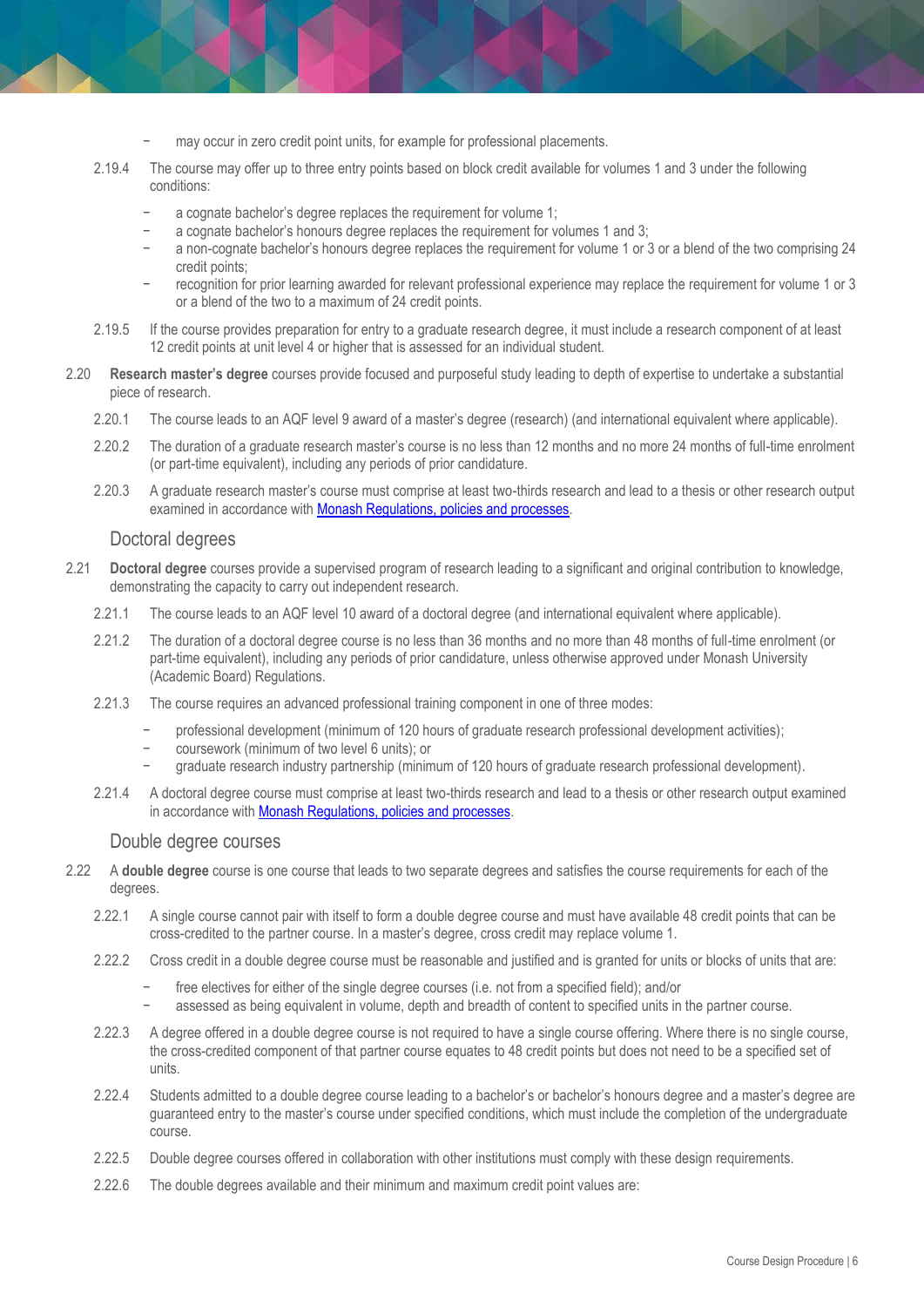#### Table 1: Double degree requirements

| Type of double<br>degree    | Course combination                                                             | Minimum credit points                                                          | Maximum credit points                                                           |
|-----------------------------|--------------------------------------------------------------------------------|--------------------------------------------------------------------------------|---------------------------------------------------------------------------------|
| Undergraduate<br>horizontal | Two bachelor's degrees                                                         | At least 48 credit points longer than<br>the longer of the two single courses. | At least 96 credit points shorter<br>than the sum of the two single<br>courses. |
|                             | Bachelor's degree and bachelor's<br>honours (four-year) degree                 |                                                                                |                                                                                 |
|                             | Two bachelor's honours (four-year)<br>degrees                                  |                                                                                |                                                                                 |
| Vertical                    | Bachelor's degree (non-cognate)<br>and master's degree                         | At least 48 credit points longer than<br>the undergraduate course.             | At least 24 credit points shorter<br>than the sum of the two single<br>courses. |
|                             | Bachelor's degree (cognate) and<br>master's degree                             |                                                                                |                                                                                 |
|                             | Bachelor's honours (four-year)<br>degree (non- cognate) and master's<br>degree |                                                                                |                                                                                 |
|                             | Bachelor's honours (four-year)<br>degree (cognate) and master's<br>degree      | At least 24 credit points longer than<br>the undergraduate course.             | At least 24 credit points shorter<br>than the sum of the two single<br>courses. |
| Graduate<br>horizontal      | Two master's degrees                                                           | At least 24 credit points longer than<br>the longer of the two single courses. | At least 24 credit points shorter<br>than the sum of the two single<br>courses. |

#### Nested graduate courses

- 2.23 A **nested graduate course** comprises a coursework master's degree course within which is nested a graduate certificate and/or graduate diploma course, enabling multiple entry and exit points.
	- 2.23.1 The design requirements for graduate certificates and graduate diplomas (section 2.17) and coursework master's degree courses (section 2.19) apply to nested graduate courses. In addition, a master's course in a nested graduate course must comprise:
		- a volume of learning of at least 72 credit points; and
		- − at least 48 credit points in volume 2 (master's core study) and the remainder in volumes 1 (advanced preparatory study) or 3 (application study) or a combination of 1 and 3.
	- 2.23.2 Unless there are progression requirements (see 2.23.3), the entry requirements for all levels in the nested course must be the same.
	- 2.23.3 A nested graduate course may have progression requirements.
		- − A minimum standard of performance (weighted average mark) may be required to progress from a lower level to a higher level in the nested course.
		- − If a progression requirement exists, applicants admitted directly to the higher level course must have met the same minimum standard of performance on entry.
		- − Applicants who do not meet the entry requirements of the higher level course can be admitted to a lower level course and must demonstrate success in the cognate discipline at the lower level by achieving a minimum weighted average mark of 60 per cent to progress to the higher level in the nested course.

#### Non-award enabling programs

- 2.24 **Non-award enabling programs** prepare students for admission to an award course.
	- 2.24.1 A non-award enabling program must include components that enable students to demonstrate that they meet:
		- − both the academic and English language proficiency components of Monash's minimum entry requirements; and any course-specific admission requirements applicable to the destination course.
	- 2.24.2 The program must specify the conditions for progression to an award course.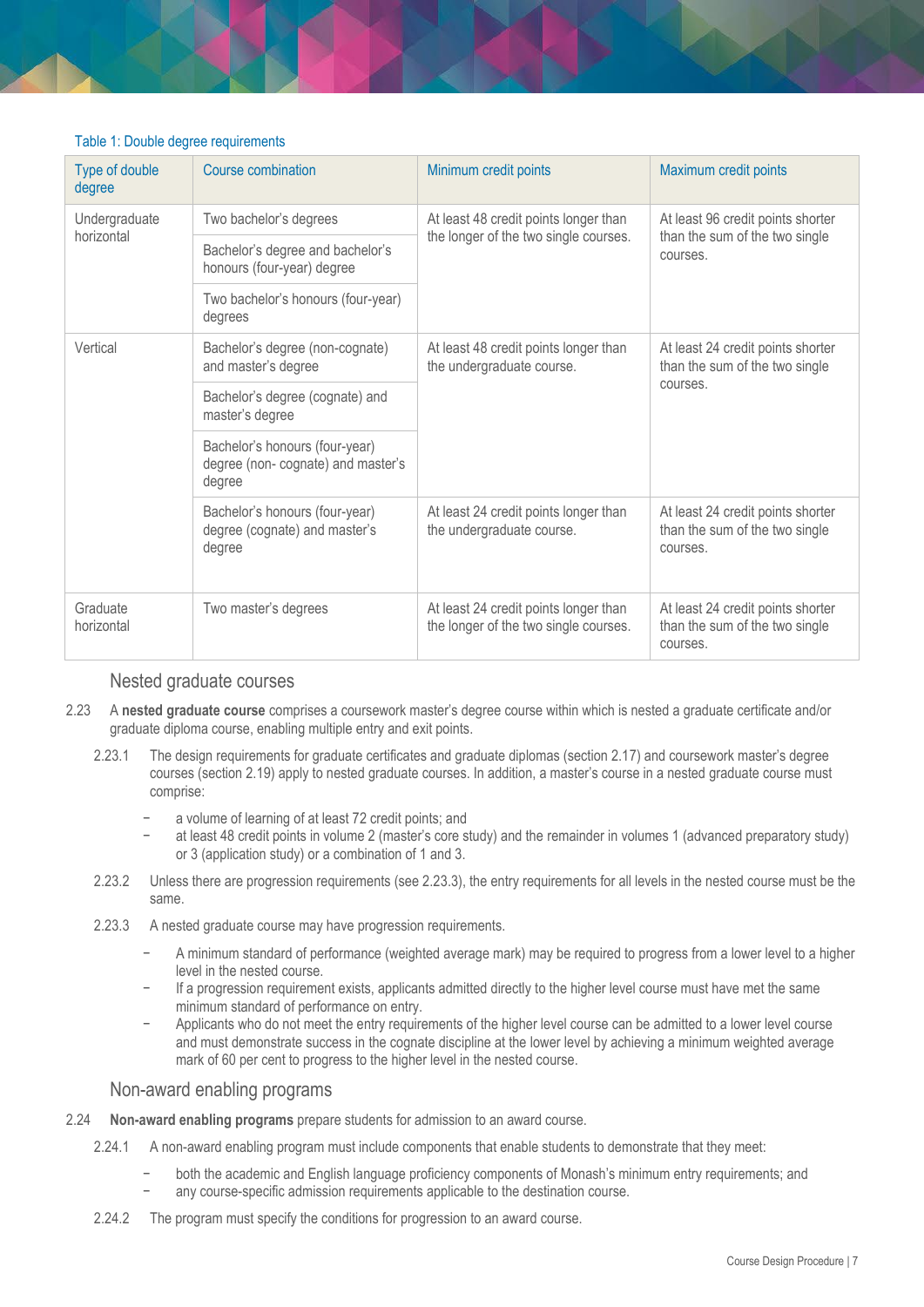## 3. Course and award codes, titles and abbreviations

- 3.1 Course codes will use consistent rules to indicate the managing faculty or area of study and the type of award.
- 3.2 Course titles will convey the type of award and content of courses. Course abbreviations are used for administrative purposes.
- 3.3 Award titles provide the basis for recognising graduates' study achievements. Award abbreviations are used by graduates as postnominals to indicate awards they have been granted.
- 3.4 The titles and abbreviations that are recorded in the curriculum management system must be used in:
	- the student management system;
	- all forms of course information provided to students; and
	- academic statements.
- 3.5 The course/award title:
	- states the type of award and area of study, separated by 'of', except where local regulations require the use of another word;
	- uses title case, i.e. the first letter of each word is capitalised, except for 'and', 'in', 'of', 'with' or other prepositions;
	- can have a maximum of 100 characters (course) or 150 characters (award); and
	- for research doctoral degrees uses 'Philosophy' as the area of study.
- 3.6 Tagged undergraduate awards will only be approved when accreditation or local regulatory requirements make it essential. Tagged awards may be used within the same master's course to indicate variations on the same specialisation.
- 3.7 The course title may include distinguishing course features, such as partner institution, in brackets, e.g. *Master of Journalism (Double Master's with University of Warwick)* or *Doctor of Philosophy (IITB-Monash)*.
- 3.8 Where a course has specialisations leading to different awards, the specialisation is stated in the award title, not the course title, e.g. the course *Bachelor of Engineering (Honours)* leads to multiple awards including the *Bachelor of Mechanical Engineering (Honours)*.
- 3.9 Course abbreviations are limited to 20 characters. Course and award abbreviations:
	- will clearly, correctly and unambiguously indicate the award type and area of study;
	- may follow the accepted discipline or industry standard;
	- will not contain spaces, full-stops, non-capitalised words from the title, and non-letter characters such as '&', '-';
	- must use brackets in the same way as the title; and
	- must use the same area of study abbreviation for every course/award in that area of study.
- 3.10 Course/award titles and abbreviations are as follows (where 'X' or 'Xx' is the field of study):

#### Table 2: Course and award titles and abbreviations

| Course/award type            | Title                                                                                  | Abbreviation    | <b>Example</b>                                                                                                                 |
|------------------------------|----------------------------------------------------------------------------------------|-----------------|--------------------------------------------------------------------------------------------------------------------------------|
| Undergraduate<br>certificate | Undergraduate Certificate of X                                                         | <b>UGCert</b>   | Undergraduate Certificate of Sports and<br>Exercise Nutrition, UGCertSpExNutr                                                  |
| Diploma                      | Diploma of X                                                                           | Dip             | Diploma of Languages, DipLang                                                                                                  |
| Bachelor's degree            | Bachelor of X                                                                          | B               | Bachelor of Science, BSc                                                                                                       |
| Bachelor's<br>honours degree | Bachelor of X (Honours)                                                                | BXx(Hons)       | Bachelor of Biomedical Science (Honours),<br>BBiomedSc(Hons)                                                                   |
| One-year honours<br>degree   | Bachelor of X (Honours)                                                                | BXx(Hons)       | Bachelor of Arts (Honours), BA(Hons)<br>The area of study (e.g. History) is<br>recognised elsewhere on academic<br>statements. |
| Advanced<br>honours degree   | Bachelor of X Advanced (Honours)<br>Bachelor of X Advanced - [Descriptor]<br>(Honours) | BXxDesc(Hons)   | Bachelor of Science Advanced - Global<br>Challenges (Honours),<br>BScAdvGlblChal(Hons)                                         |
| Graduate<br>certificate      | Graduate Certificate of X                                                              | <b>GradCert</b> | Graduate Certificate of Educational<br>Research, GradCertEdRes                                                                 |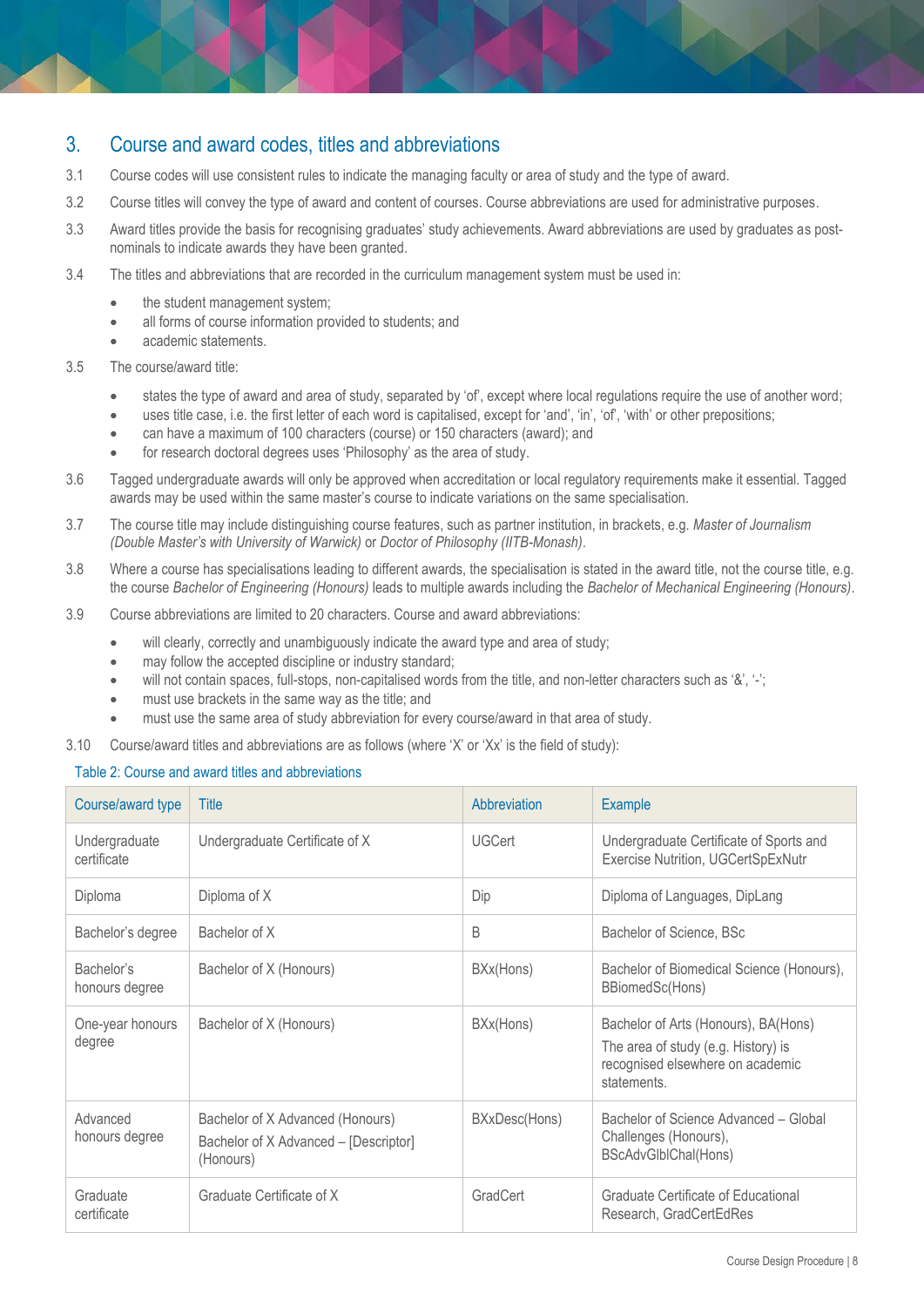| Graduate diploma                  | Graduate Diploma of X                                                                                                                  | GradDip                           | Graduate Diploma of Professional<br>Psychology, GradDipProfPsych                                                                                                            |
|-----------------------------------|----------------------------------------------------------------------------------------------------------------------------------------|-----------------------------------|-----------------------------------------------------------------------------------------------------------------------------------------------------------------------------|
| Postgraduate<br>certificate       | Postgraduate Certificate in/of X<br>(see section 3.5)                                                                                  | PostGradCert                      | Postgraduate Certificate of Arts,<br><b>PostGradCertArts</b>                                                                                                                |
| Postgraduate<br>diploma           | Postgraduate Diploma in/of X<br>(see section 3.5)                                                                                      | PostGradDip                       | Postgraduate Diploma in Science,<br>PostGradDipSc                                                                                                                           |
| Master's degree<br>(coursework)   | Master of X                                                                                                                            | <b>MXx</b>                        | Master of Accounting, MAcc                                                                                                                                                  |
| Tagged master's<br>degree         | Master of X (Tag)                                                                                                                      | MXxTag                            | Master of Civil Engineering<br>(Geomechanics), MCivEngGeomech                                                                                                               |
| Master's degree<br>(extended)     | Master of X other than for areas of study<br>listed as exceptions in the AQF                                                           | MXx or according<br>to exceptions | Juris Doctor, JD<br>Doctor of Medicine, MD                                                                                                                                  |
| Master's degree<br>(research)     | Master of Philosophy<br>Exemptions may be approved by Academic<br>Board.                                                               | <b>MPhil</b>                      |                                                                                                                                                                             |
| Doctoral degree<br>(research)     | Doctor of Philosophy                                                                                                                   | PhD                               |                                                                                                                                                                             |
| Doctoral degree<br>(professional) | Doctor of X                                                                                                                            | XxD or DXx                        | Doctor of Education, EdD                                                                                                                                                    |
| Double degree                     | Course titles joined by 'and'<br>Horizontal - course of managing faculty<br>listed first<br>Vertical - lower level course listed first |                                   | Course: Bachelor of Commerce and<br>Bachelor of Arts, BCom/BA<br>Award: as for single degrees                                                                               |
| Collaborative<br>course           | Course title includes collaboration descriptor<br>in brackets indicating type of arrangement<br>and name of partner                    |                                   | Course: Master of Journalism (Double<br>Master's with University of Warwick)<br>Course abbrev.: MJourn(DbleWarwick)<br>Award: Master of Journalism<br>Award abbrev.: MJourn |

## 4. Exemptions from course design requirements

- 4.1 A faculty may seek an exemption from this procedure in the design of a course by providing a sound rationale in the course proposal (e.g. due to professional accreditation requirements) and demonstrating how the learning outcomes will be achieved at the appropriate standard.
- 4.2 Variations from table 2 for course and award titles will be considered on a case-by-case basis by the University Education Committee, taking into consideration:
	- **.** long-term recognition and value of the award title;
	- professional and industry standards;
	- whether the purpose of the course or award is highly specialised;
	- comparability with peer institutions; and
	- regulatory requirements at the location where the course is to be offered.
- 4.3 Case-by-case exemptions from the Courses and Units Policy and supporting procedures must be approved as follows:
	- Academic Board approves exemptions from the Courses and Units Policy;
	- Academic Board approves exemptions from this Course Design Procedure where they relate to graduate research; and
	- the University Education Committee approves exemptions from this Course Design Procedure where they relate to coursework.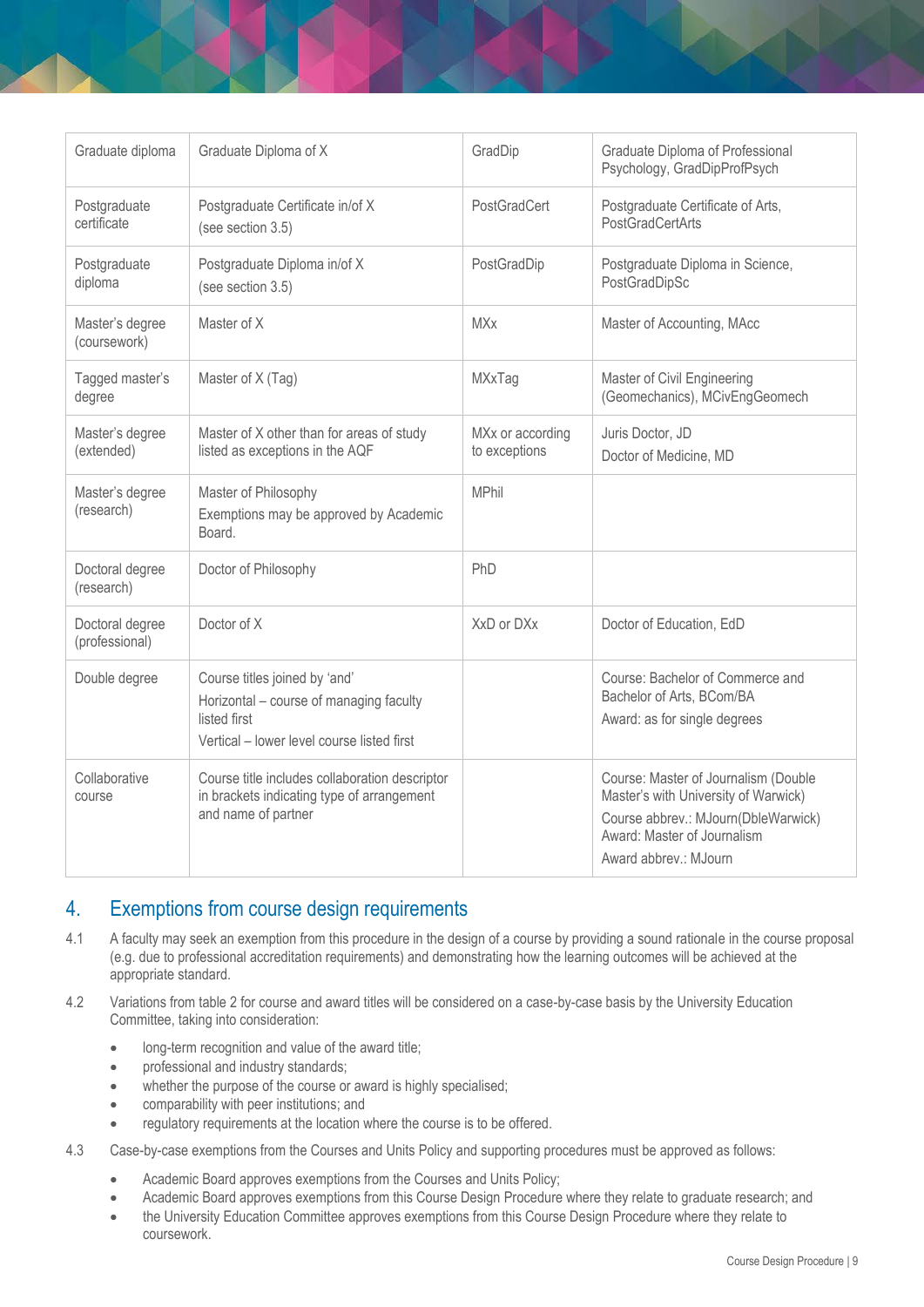4.4 Approved exemptions will be recorded in the curriculum management system.

# **DEFINITIONS**

| Area of study                                       | The subject area, approved by Academic Board, of a course or award title, major, extended major, minor<br>and specialisation.                                                                                                                                                                         |
|-----------------------------------------------------|-------------------------------------------------------------------------------------------------------------------------------------------------------------------------------------------------------------------------------------------------------------------------------------------------------|
| <b>ATAR</b>                                         | The Australian Tertiary Admission Rank of a person as calculated by a tertiary admission centre or other<br>authorised body.                                                                                                                                                                          |
| <b>Australian Qualifications</b><br>Framework (AQF) | The Australian Government's policy for regulated qualifications in the Australian education and training<br>system.                                                                                                                                                                                   |
| Award                                               | A degree, diploma, certificate or other qualification awarded on successful completion of an accredited<br>course.                                                                                                                                                                                    |
| Cognate                                             | A qualification in the same or a related field of study.                                                                                                                                                                                                                                              |
| <b>Collaborative arrangement</b>                    | An arrangement where the delivery of a course and responsibility for providing teaching, academic<br>support, administration, support services or facilities are shared between Monash and another higher<br>education institution.                                                                   |
| <b>Course requirements</b>                          | The requirements, as published in the Handbook, that a student must satisfy in order to complete a course.                                                                                                                                                                                            |
| <b>Coursework</b>                                   | A method of learning and teaching that leads to the acquisition of knowledge and skills, undertaken by<br>enrolled students through scheduled activities, directed learning and independent study. In contrast, see<br>'graduate research'.                                                           |
| <b>Credit points</b>                                | The measure of student workload in coursework study.                                                                                                                                                                                                                                                  |
| Curriculum management<br>system                     | CourseLoop, Monash's system that manages course and unit approval, accreditation, publication and<br>review.                                                                                                                                                                                          |
| Degree faculty                                      | The faculty responsible for the curriculum content and design of a course. Double degree courses may<br>have two degree faculties, referred to in the Handbook as managing faculty and partner faculty for the<br>course.                                                                             |
| Exit-only award                                     | An award that does not admit students into a course but is available as an alternative exit for another<br>course.                                                                                                                                                                                    |
| Graduate research                                   | Systematic experimental and theoretical study, undertaken by enrolled students, characterised by the<br>acquisition of advanced skills, techniques and knowledge, and resulting in a major research output (such<br>as a thesis). In contrast, see 'coursework'.                                      |
| Graduate research program                           | Advanced training designed to both support students in their research and build and broaden their skills<br>and professional attributes.                                                                                                                                                              |
| Horizontal double degree                            | A course leading to two awards at the same higher education level of study, i.e. two undergraduate or two<br>postgraduate awards.                                                                                                                                                                     |
| Major                                               | Undergraduate study in a single discipline to the value of at least 48 credit points. Reference to 'major'<br>includes extended major unless the context indicates otherwise.                                                                                                                         |
| <b>Managing faculty</b>                             | The faculty specified in the Handbook as being responsible for the administration of a course for the year<br>for which the Handbook is published.                                                                                                                                                    |
| Maximum course duration                             | The duration for which the University undertakes to offer a course to enable students to complete it. The<br>consequences for a student who has reached the maximum duration without completing the course are<br>addressed in the <b>Student Academic Progress Policy</b> and supporting procedures. |
| <b>Nested</b>                                       | A group of courses in the same area of study that provides progression from one level to another with the<br>lower level course requirements embedded in the higher level course and credit granted in the higher<br>level course for units successfully completed in the lower level course.         |
| Non-award enabling program                          | A structured program of learning (not including micro-credentials or professional development education)<br>that provides a pathway to a Monash award course but does not lead directly to a Monash award<br>qualification.                                                                           |